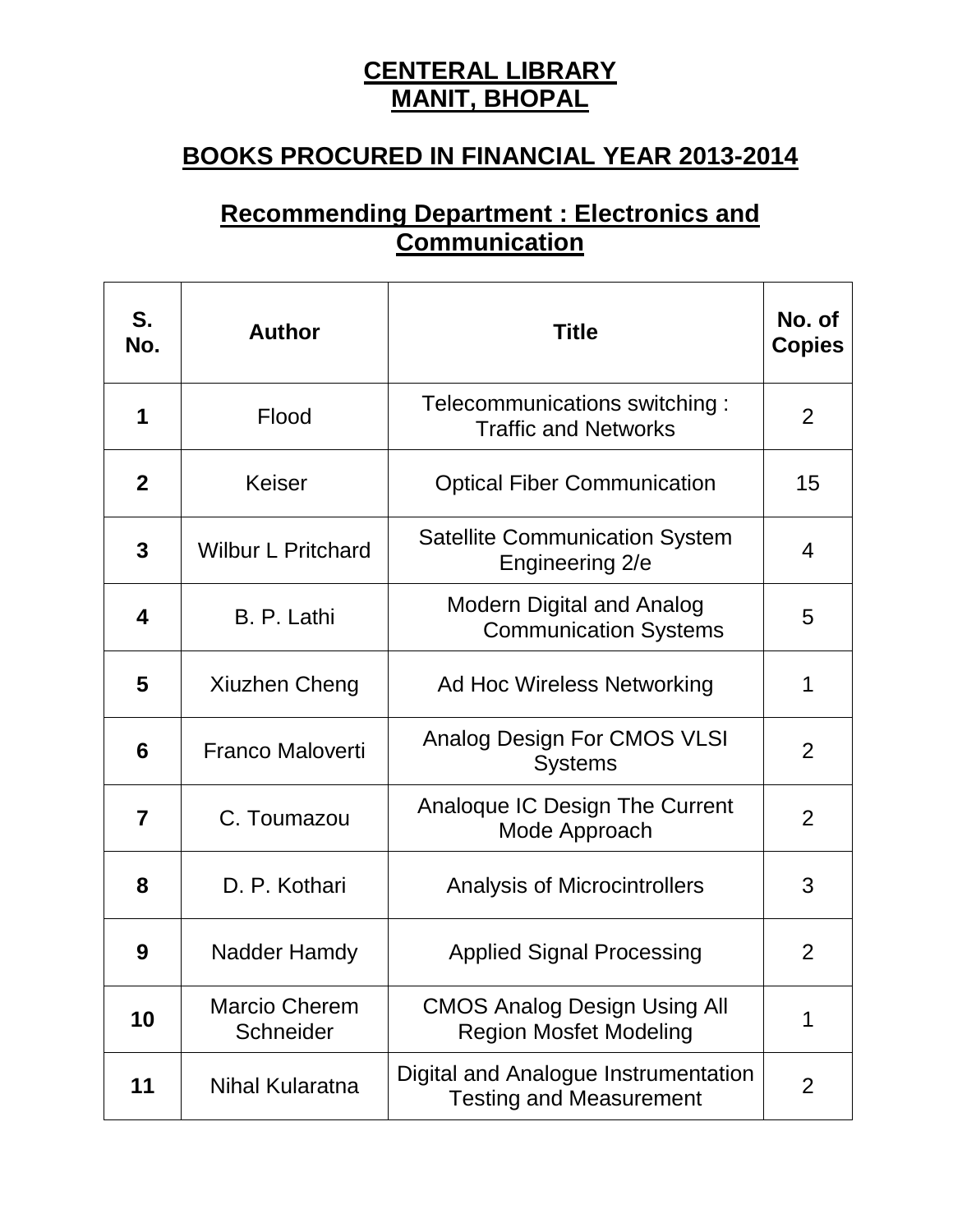| S.<br>No. | <b>Author</b>         | Title                                                                                     | No. of<br><b>Copies</b> |
|-----------|-----------------------|-------------------------------------------------------------------------------------------|-------------------------|
| 12        | Jerry C. Whitaker     | The Electronics Handbook                                                                  | $\overline{2}$          |
| 13        | Jerry C. Whitaker     | The Electronics Handbook 2/e                                                              | 1                       |
| 14        | Michal Mrozowski      | <b>Guided Electromagnetic Waves</b><br><b>Properties and Analysis</b>                     | 2                       |
| 15        | John C. Russ          | Introduction to Image Processing<br>and Analysis                                          | $\overline{2}$          |
| 16        | Mead Connay           | <b>Introduction To VLSI Systems</b>                                                       | $\overline{2}$          |
| 17        | M. Michael Vai        | <b>VLSI Design</b>                                                                        | $\overline{2}$          |
| 18        | Maghdy A Bayoumi      | <b>VLSI Design Methodologies for</b><br><b>Digital Signal Processing</b><br>Architectures | $\overline{2}$          |
| 19        | <b>Nicolas Navet</b>  | <b>Automotice Embedded Systems</b><br>Handbook                                            | $\overline{2}$          |
| 20        | Leon W. Couch II      | Digital and Analog Communication<br><b>Systems</b>                                        | 2                       |
| 21        | Yu Hen Hu             | Hand Book of Neural Network Signal<br>Processing                                          | $\overline{2}$          |
| 22        | Daniel Malacara       | Handbook of Optical Design                                                                | 2                       |
| 23        | David R. Martinez     | <b>High Performance Embedded</b><br><b>Computing Handbook: A Systems</b><br>Perspective   | 2                       |
| 24        | Won Y Yang            | <b>MATLAB / Simulink for Digital</b><br>Communication                                     | 3                       |
| 25        | <b>Robert A Pease</b> | <b>Analog Circuits World Class Designs</b>                                                | 2                       |